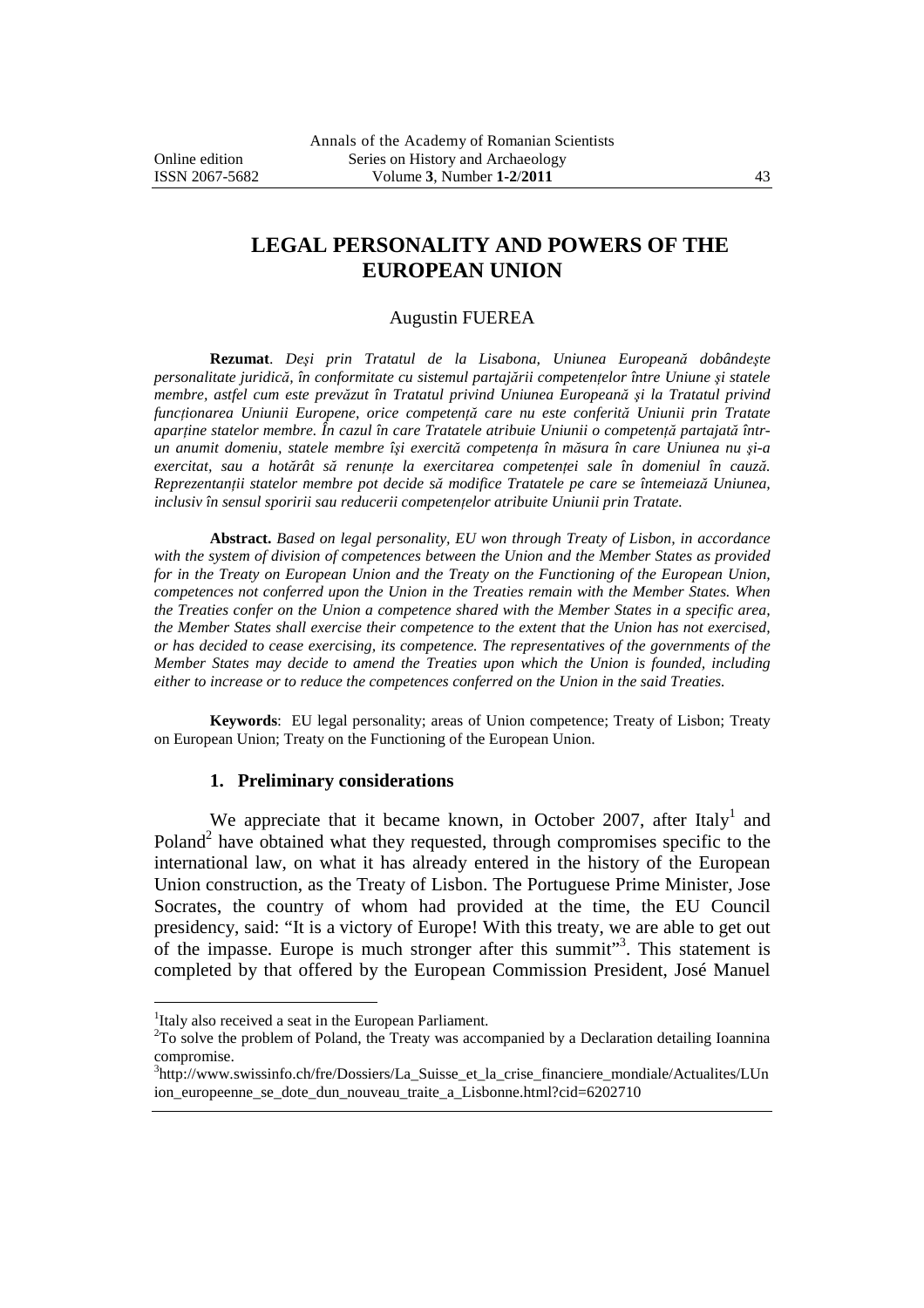Barroso, namely: "It is an agreement that gives to the European Union the capacity to act in the  $21<sup>st</sup>$  century"<sup>1</sup>. The place and role of the Treaty of Lisbon, more precisely of changes appeared after its entry into force, internationally, in general and in Europe, in particular, are highlighted, including by Lars Knuchel, on behalf of the Confederation President, Micheline Calmy - Rey, of Switzerland, state which, as we know, is not a member of the European Union. According to Lars Knuchel, "Switzerland welcomes the concluding of the reform agreement which should make the European Union more effective and more democratic. Switzerland expresses its interest in having as partner, bilaterally, a stable European Union, able to work and negotiate<sup> $\frac{3}{2}$ </sup>. And, in addition to what we said, we also mention Rene Schwok's assertion, professor at the European Institute and at the Department of Political Science, University of Geneva, who stated that "the agreement was expected by observers"<sup>3</sup>. These are some reactions that the Treaty of Lisbon has produced, even since the negotiations.

 The treaty has entered into force on December 1st, 2009, and from that moment on, we equally speak of a new modifying treaty, as well as of an institutional treaty. Why? Because on one hand, the Treaty of Lisbon amends the three treaties, namely: the Treaty establishing the European Community (TEC), the Treaty on European Union (TEU) and the Treaty establishing the European Atomic Energy Community<sup>4</sup> (TEAEC / Euratom). On the other hand, the Treaty of Lisbon is the first EU treaty that gives it legal personality, bringing to the forefront of international relations a new subject of international law.

 The structure of the Treaty of Lisbon is relatively simple. The first two articles (Article 1 with 61 paragraphs and Article 2 with 295 paragraphs) are reserved for amendments to the Treaty on European Union, and respectively, the Treaty establishing the European Community<sup>5</sup> (the latter became the Treaty on the Functioning of the European Union - TFEU). The following five articles are dedicated to the final provisions. However, the Treaty is accompanied by numerous Protocols (37) and Declarations (65), plus a preamble and a Final Act.

 Among those many changes brought to the Treaty of Lisbon, the following are very important:

 - The European Community is replaced by the European Union, which acquires legal personality;

 - the disappearance of the three EU pillars established through the Treaty of Maastricht, of 1992, by turning them into EU policies;

<sup>&</sup>lt;sup>1</sup>Idem.

 $^{2}$ Idem.

<sup>3</sup> Idem.

<sup>4</sup>Even though, in its name, including the amendment of this Treaty was not specified, it results clearly, however, from Article 4, paragraph (2) of the Treaty of Lisbon. <sup>5</sup>TEEC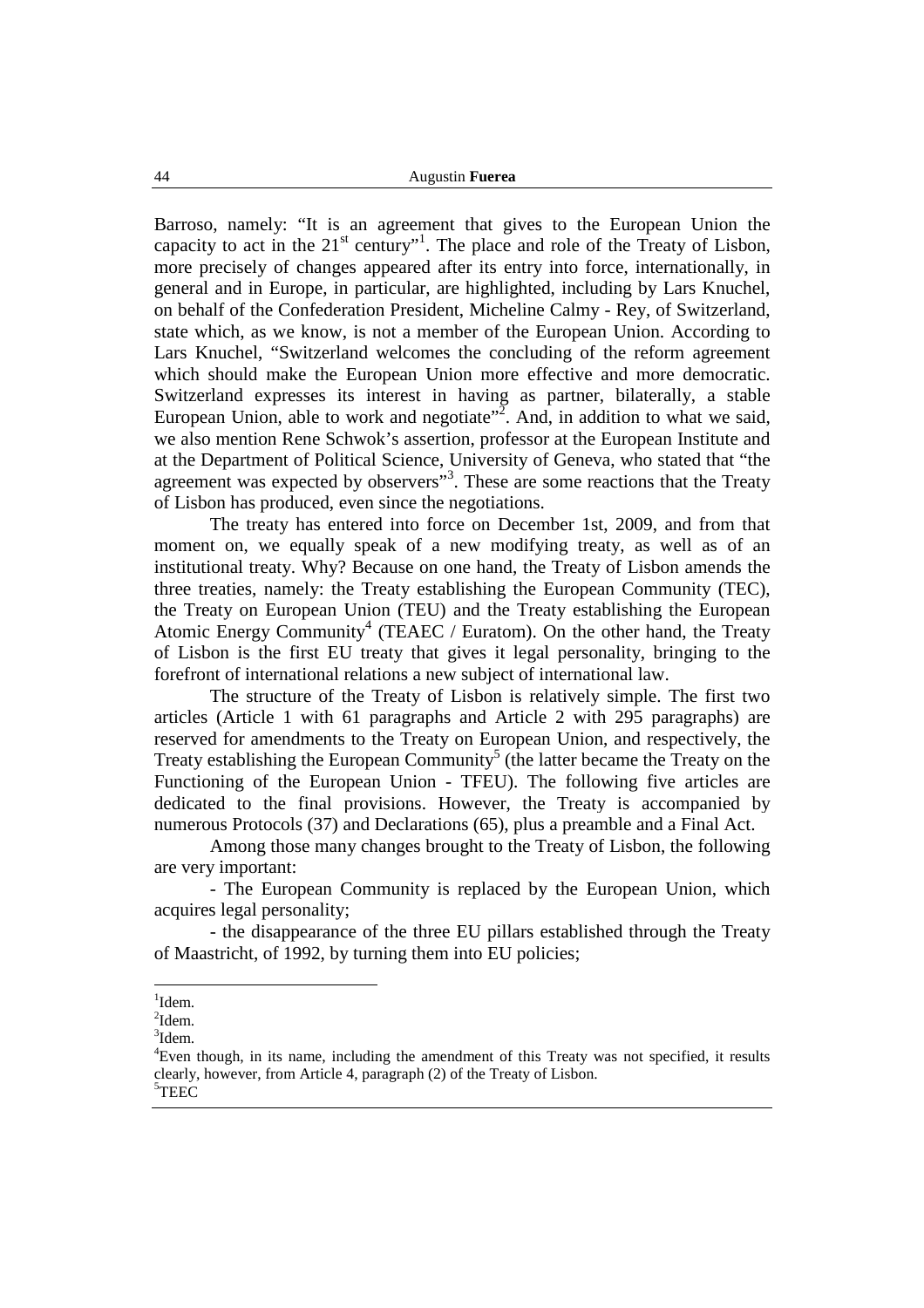- establishing the values and objectives of the Union even from the opening lines of the Treaty. Union values are the reference for future membership of the European Union, as well as for possible sanctions for Member States, if they violate, in a serious and persistent manner, the Treaty provisions;

 - the possibility of EU adhesion to the European Convention on Human Rights, by unanimous vote of the Member States;

 - the list of fundamental principles governing relations between the Union and Member States (allocation of powers, fair cooperation, equality among states). The Treaty states explicitly that the principle of national security remains the responsibility of each Member State;

 -"The European Parliament and the national parliaments have a much greater contribution to EU decision-making, and citizens will be entitled to be informed of decisions taken by ministers, at EU level. All citizens have the opportunity to influence the laws proposed by the European Union;

 - for the first time, citizens can directly ask the Commission to propose an initiative of interest to them and within the competence of the Union, by collecting one million signatures from different Member States"<sup>1</sup>;

 - including the clause on the possibility of Member States to withdraw from the Union. Withdrawal is not subject to any conditions, and becomes operational after an agreement between the Union and the State, or two years after the notification of the intention to withdraw, even if an agreement to that effect had not been concluded.

 A deeper study of the European Union legal personality and powers is an important aspect of legal approaches of that period, and a series of conceptual clarification must be made<sup>2</sup>.

### **2. The Legal Personality of the European Union**

Until December  $1<sup>st</sup>$ , 2009, the European Union was defined as a sui generis entity, with an emerging legal personality, relying in its existence on the three pillars established by the Treaty of Maastricht, namely: the European Communities, the common foreign and security policy, justice and internal  $affairs<sup>3</sup>$ .

<sup>1</sup> Source: http://europa.eu/lisbon\_treaty/faq/index\_ro.htm

<sup>&</sup>lt;sup>2</sup>Ion M. Anghel, in the article "Brief considerations on how to establish the powers of the European Union in the regime of the Treaty of Lisbon", published in the Romanian Journal of Community law, no.1/2009, p. 29, states that: "Determining the powers of the European Union and of its institutions should be an organic and unavoidable necessity, and is an essential and inexorable prerequisite for its existence and operation".

 $3$ The name of this pillar was changed by the Treaty of Amsterdam (1997/1999), by the name of "police and judicial cooperation in criminal matters".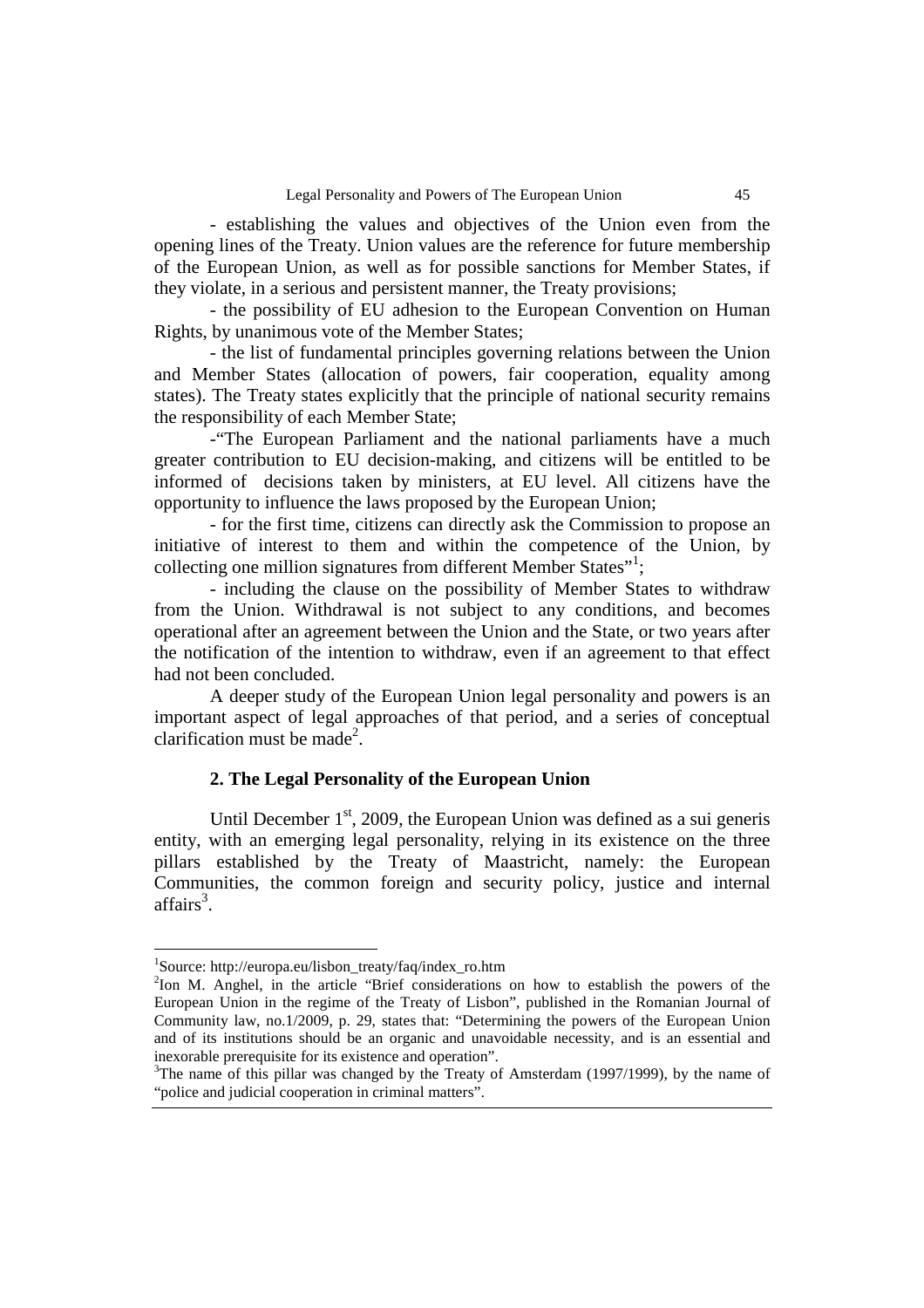Among the Declarations annexed to the Final Act of the Intergovernmental Conference which adopted the Treaty of Lisbon, we find the one through which "The Conference confirms that the European Union has legal personality", but this fact "does not authorize it in any way to legislate or to act beyond the powers conferred by the Member States by the Treaties "<sup>1</sup>.

 As for the legal personality of the European Union, we notice that the shortest article of the Treaty on European Union, namely Art. 47, establishes for the first time in EU history, the legal personality of this entity: "The Union shall have legal personality". What legal effect/s does this text produce? It is relatively easy to answer. Thus, from December  $1<sup>st</sup>$ , 2009, we can say that on the international scene, a new subject of law appears, namely the European Union, if we refer to the definition provided in Art. 1 of the 1975 Convention on the Representation of States in their relations with international organizations with universal character, namely: "an association of states formed by a treaty, with its own constitution and common bodies, having a legal personality distinct from the one of Member States which constitute it"<sup>2</sup>. Another argument is also "Article 2 of the Convention on the Law of Treaties of 1969 that defines the international organization as an intergovernmental organization, highlighting the quality of members"<sup>3</sup>. In short, the following aspects result from definitions provided, with application also to the European Union:

- the members of the organization are the states;

 - the organization is established following the agreement of the states, expressed by memorandum (for the European Union, the Treaty of Lisbon);

- the organization has its own institutional structure;

 - the organization has its own international legal personality distinct from that of its constituent states.

 Another consequence of the legal personality conferred to the European Union is that only the Union is authorized to conclude international agreements in its fields of competence. Also, the legal personality allows to the European Union to have a budget, officials and offices, it can sign contracts and receive diplomatic representatives.

Briefly, the acquisition by the Union of a legal personality:

 - is the result of a necessary requirement to establish a clear legal status of the Union, internationally, in general and in Europe, in particular;

 - "contributes to improving the Union perception and its capacity for action, facilitating the political and contractual activity of the Union, at bilateral

<sup>&</sup>lt;sup>1</sup>"24. Declaration on the EU legal personality"

<sup>&</sup>lt;sup>2</sup>Dumitra Popescu, "Public International Law. Distance learning", Titu Maiorescu University, Bucharest, 2003, p. 62.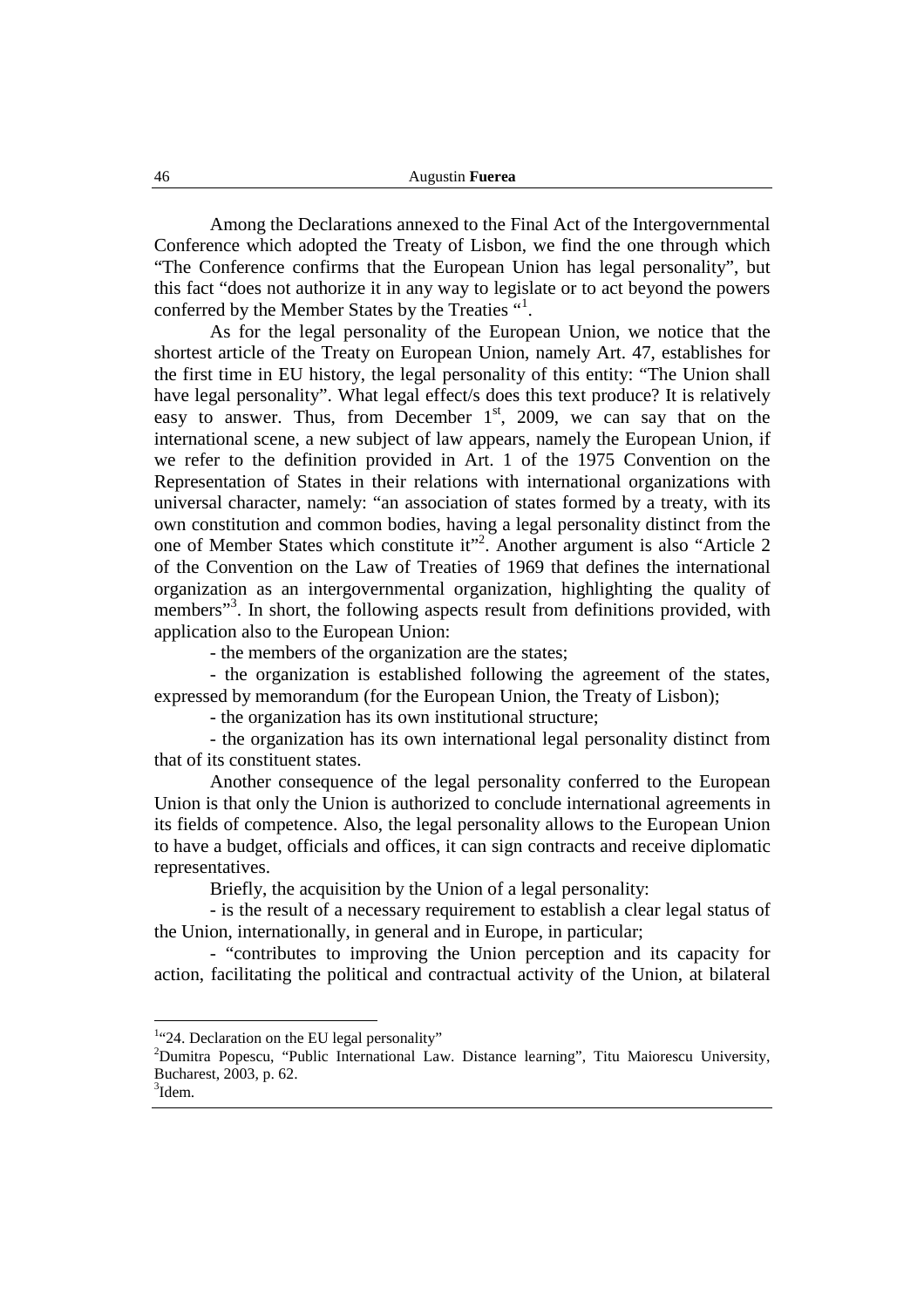and multilateral level, on the international stage, as well as to its presence in other international organizations;

 - contributes to the visibility of the European Union and provides to Member States citizens an identity in relation to the Union;

 - constitutes an indispensable element in establishing a protection system for fundamental rights at EU level;

- helps to correct failures resulting from the pillar structure"<sup>1</sup>.

#### **3. The Powers of the European Union**

As stated above, under Statement no. 24 annexed to the Treaty, on grounds of legal personality, which the Union has acquired, it (the Union) is not authorized "in any way to legislate or act beyond the powers conferred to it by Member States by the treaties"<sup>2</sup>.

In determining the relationship between EU  $law<sup>3</sup>$  and national law of Member States, including in terms of priority, it is important to realize the distinction between the powers of the Union, on one hand, and of Member States, on the other hand. In this respect, the Treaty of Lisbon establishes a clear division of powers between the European Union and its Member States.

The material nucleus is represented by articles  $4$  and  $5<sup>4</sup>$  of the Treaty on European Union, on one hand, and Title I – "Categories and areas of competence of the Union", articles 2-6 of the Treaty on the Functioning of the European Union, on the other hand.

 According to article 5 of the Treaty on European Union, "The delimitation of Union powers is governed by the conferral principle. The exercising of these powers is governed by the principles of subsidiary and proportionality"<sup>5</sup>. "Under the conferral principle, the Union shall act only within the powers conferred by Member States in the treaties, in order to achieve the objectives set by those

 $1$ Adapted from the European Parliament Report, «Rapport sur la personnalité juridique de l'Union européenne (2001/2021 (INI))», Final A5-0409/2001, conducted by the Commission on Constitutional Affairs, rapporteur Carlos Carnero González, submitted on November 21st, 2001. <sup>2.</sup>The Declaration on the EU legal personality", cited above.

<sup>&</sup>lt;sup>3</sup>The entry into force of the Treaty of Lisbon requires, among other things, including the initiation steps as renaming and redefining incident industries branches (the shift from traditional branches of law as the community law, the European Community law, the institutional European Community law or the Community law of Business, the European Union law, the institutional law of the European Union, namely the European Union Business Law). This development is emphasized, among other things, also by the Court of Justice of the European Union, in Press Release no. 108/09 of December 10th, 2009 on the decision in Case C-345/08 Krzysztof *Peśla c / Justizministerium Mecklenburg-Vorpommern*; in this press release, the "interpretation of **Union law** or (...) the validity of a **Union act**" are mentioned for first time.

<sup>4</sup> Former Art. 5 TEC.

<sup>&</sup>lt;sup>5</sup>Paragraph (1).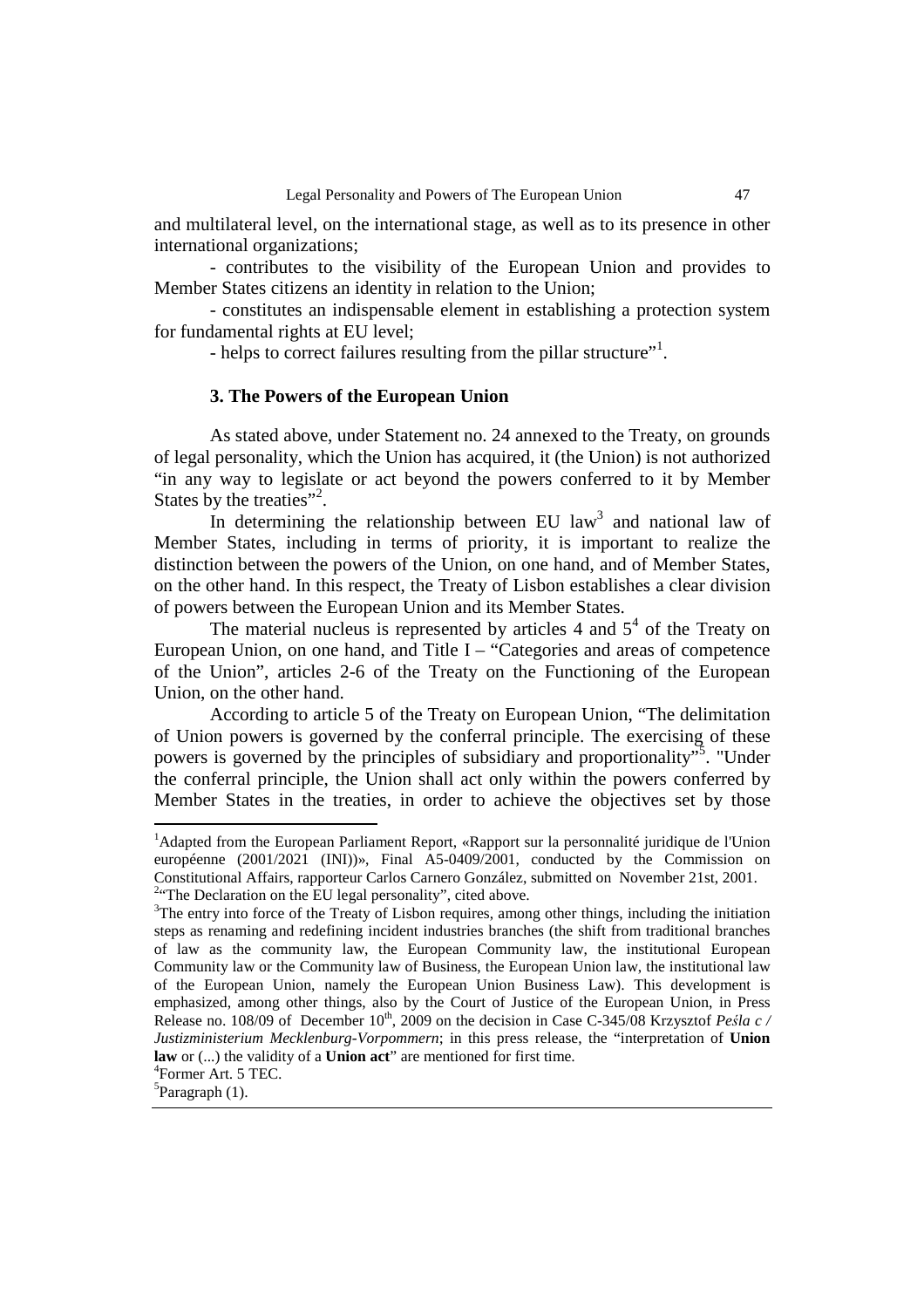treaties. Any power which is not conferred to the Union in the treaties belongs to the Member States"<sup>1</sup>. Under "the principle of subsidiary, in areas that are not under its exclusive competence, the Union shall act only if and insofar as the objectives of the proposed action cannot be sufficiently achieved by Member States, either at central or at regional and local level, and because of the dimensions and effects expected, can be better achieved at Union level"<sup>2</sup>. In addition to these provisions, we also find those listed in Art. 4. (1) TEU, namely: "any power that is not conferred to the Union through Treaties belongs to Member States".

 Besides these two principles, under which powers are shared between the European Union and Member States, the Treaty on the Functioning of the European Union dedicates five items to categories and areas of competence of the Union, by developing a genuine list of powers.

 Even from the first article of the Treaty on the Functioning of the European Union, it is stated unequivocally that "this Treaty organizes the functioning of the Union and determines areas, limits and conditions for the exercise of its powers"<sup>3</sup>.

According to article 3 of the Treaty on the functioning of the European Union, "the Union power is exclusive in the following areas: (a) customs union, (b) establishing competition rules necessary for the functioning of the internal market, (c) monetary policy for Member States whose currency is the euro, ( d) conserving marine biological resources under the common fisheries policy, (e) common commercial policy, but also for "an international agreement when its conclusion is provided for by a legislative act of the Union or it is necessary to enable the Union to exercise its internal competence, or insofar as it might affect common rules or alter their scope". In all these cases, "only the Union can legislate and adopt acts with mandatory legal action, and Member States can do so only if authorized by the Union or for the implementation of Union acts"<sup>4</sup>.

 Further, the Treaty specifies the areas where the Union shall share power with the Member States, namely: (a) internal market, (b) social policy, for aspects defined in this Treaty, (c) economic, social and territorial cohesion (d) agriculture and fisheries, excluding the conservation of marine biological resources, (e) environment, (f) consumer's protection  $(g)$  transport, (h) trans-European networks (i) energy, (j) area of freedom, security and justice (k) common safety objectives in public health matters, for aspects defined in this Treaty"<sup>5</sup> . These provisions are added to the following: "In research, technological development and space areas,

<sup>&</sup>lt;sup>1</sup>Paragraph (2).

 ${}^{2}$ Paragraph (3).

 ${}^{3}$ Paragraph (1).

 ${}^{4}$ Art. 2, paragraph (1) TFEU.

 ${}^5$ Art. 4, paragraph (2) TFEU.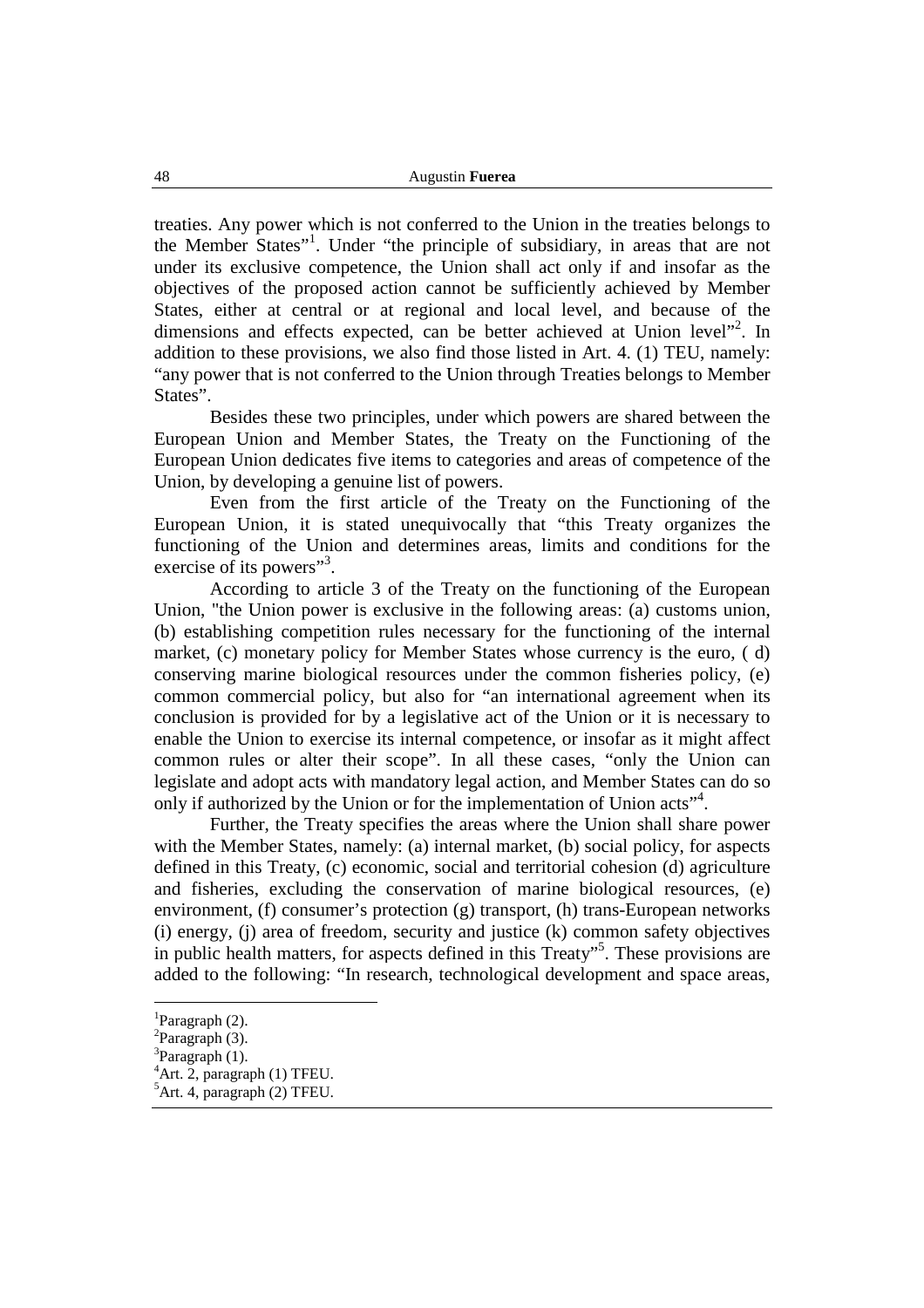the Union shall have competence to carry out activities, and in particular to define and implement programs and not exercising this power can have as result preventing Member States from exercising their own competence. In areas of cooperation for development and humanitarian aid, the Union shall have competence to carry out activities and conduct a common policy, and not exercising that power may have the effect of depriving Member States of the opportunity to exercise their own competence"<sup>1</sup>. Also, "The Union and the Member States may legislate and adopt mandatory legal acts in this area. Member States shall exercise their competence if the Union did not exercise it. Member States shall again exercise their competence if the Union decided to stop exercising it"<sup>2</sup>.

Protocol no. 25 on the exercise of shared powers, to the unique article, contains a provision according to which "if the Union takes action in a given area, the scope of exercising the competence covers only those elements regulated by that act of the Union and therefore it does not cover the whole area".

 Declaration no. 18 on the delimitation of powers completes everything described above, in that, "according to the system of powers division between the Union and the Member States, as provided in the Treaty on European Union and the Treaty on the functioning of the European Union, any power not conferred to the Union by the Treaties belongs to Member States. When treaties assign to the Union a competence shared with Member States in a given area, the Member States exercise jurisdiction if the Union has not exercised or has decided to stop exercising it. The latter situation may arise when the relevant EU institutions decide to repeal a legislative act, in particular to constantly ensure a better respect of the principles of subsidiary and proportionality. The Council may request to the Committee, at the initiative of one or more of its members (representatives of Member States) and in accordance with article 241 of the Treaty on European Union, to submit proposals for repealing a legislative act".

 In addition to these provisions, comes art. 6 TFEU that, among other things, enumerates areas where the Union is competent to carry out actions to support, coordinate or supplement the actions of Member States: "(a) protect and improve human health, (b) industry, (c ) culture, (d) tourism, (e) education, training, youth and sport, (f) civil protection; (g) administrative cooperation". "The Acts of the Union, legally binding, adopted on the basis of Treaties relating to these areas, shall not entail the harmonization of laws and administrative provisions of Member States. The scope and conditions for the exercise of Union powers are established by the provisions of Treaties relating to each area<sup>33</sup>.

 $<sup>1</sup>$ Art. 4, paragraphs (3) and (4) TFEU.</sup>

<sup>&</sup>lt;sup>2</sup>Art. 2, paragraph (2) TFEU.

 ${}^{3}$ Art. 2, paragraphs (5) and (6) TFEU.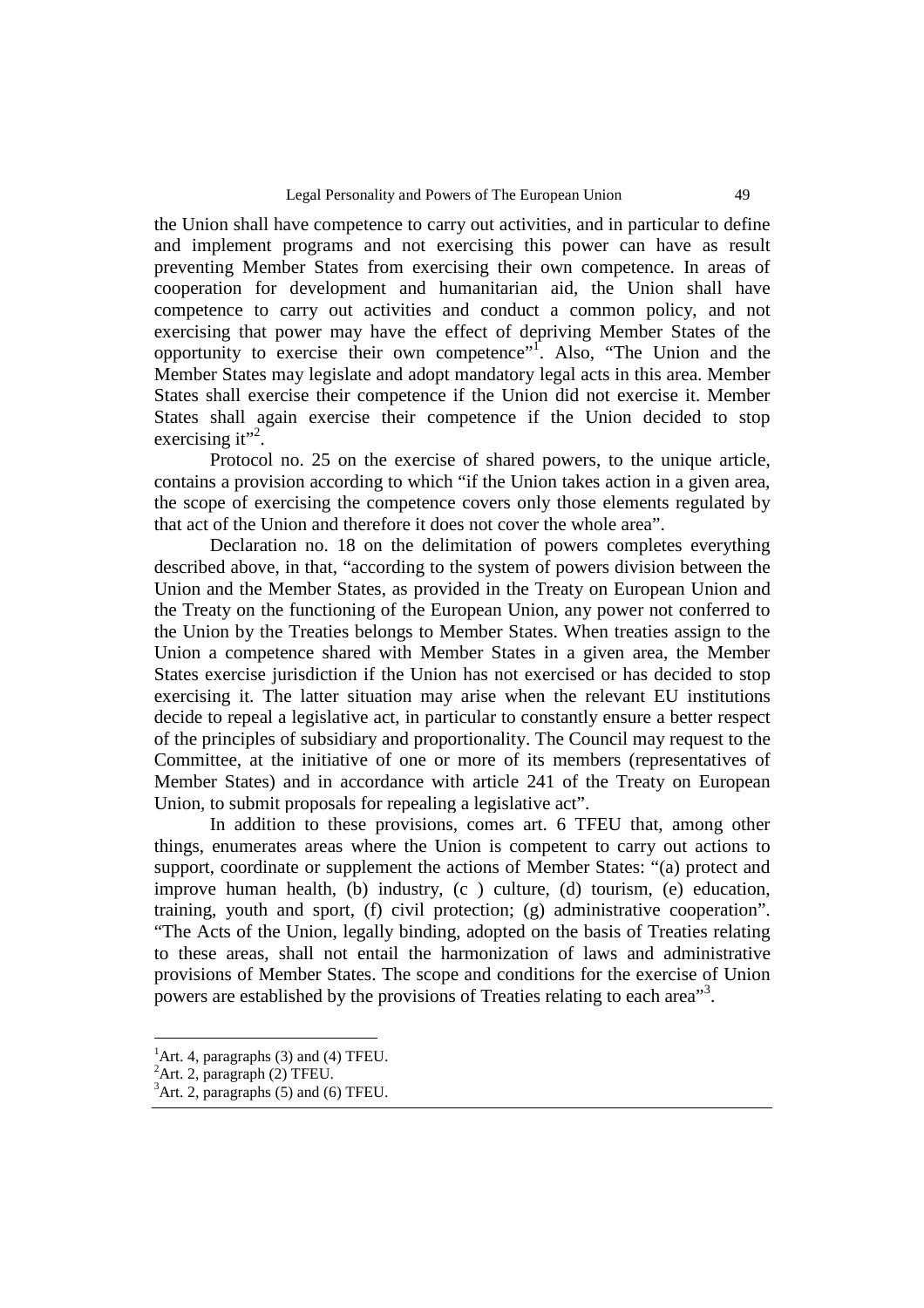EU legal personality and powers are closely related to the concept of supranationality. Why? Because, in its turn, "the supranationality of the European Union is closely related to the pooling of sovereignty and is reflected in the establishment of common institutions..."<sup>1</sup>.

 Without going into details, however, it must be noted that, unlike the provisions of EU treaties, the division of powers before the entry into force of the Treaty of Lisbon, between the Union and Member States has undergone some changes, namely: until December 1st, 2009, powers were systematized as follows: exclusive Community powers (agricultural policy, trade policy, transport policy and fisheries), shared powers (e.g.: environment, energy, social policy, etc.), and purely national powers ( justice and internal affairs, foreign policy and security policy, as cooperation pillars of the European Union). Currently, as one can see, powers are differently ranked, namely: exclusive Union powers, shared powers and actions to support, coordinate or complete actions of Member States. New are also a number of areas exclusively allocated, until the Treaty of Lisbon, to Communities, and today we find them within the shared powers.

 In addition, it is also important that "Member States coordinate their economic and employment work policies under the conditions of this treaty, for the defining of which the Union has jurisdiction"<sup>2</sup> . Also, "The Union has the competence, in accordance with provisions of the Treaty on European Union, to define and implement a common foreign and security policy, including to progressively defining a common defense policy"<sup>3</sup>.

The provisions in article  $352<sup>4</sup>$  of the Treaty on the functioning of the European Union are also interesting; this article, as it has already been enshrined in the specialized national and international literature, includes a "passarelle clause". According to this article, "if an action by the Union should prove necessary within policies defined in the Treaties, in order to achieve one of the purposes mentioned in the treaties, and if the necessary powers in this regard are not provided in those treaties, the Council acting unanimously at the Commission proposal and after the European Parliament's approval adopts the appropriate measures. At the date on which those provisions are adopted by the Council in accordance with a special legislative procedure, it shall act unanimously at the Commission proposal and after the European Parliament's approval<sup>15</sup>. The Commission, within the procedure for monitoring the subsidiarity principle, calls the national Parliaments' attention to proposals based on this article. Measures

<sup>&</sup>lt;sup>1</sup>Ion M. Anghel, "Legal personality and Powers of the European Communities / European Union", Lumina Lex Publishing House, Bucharest, 2006, p. 73.

 ${}^{2}$ Art. 2, paragraph (3) TFEU.

 ${}^{3}$ Art. 2, paragraph (4) TFEU.

<sup>4</sup> Former art. 308 TEEC.

<sup>&</sup>lt;sup>5</sup>Paragraph (1).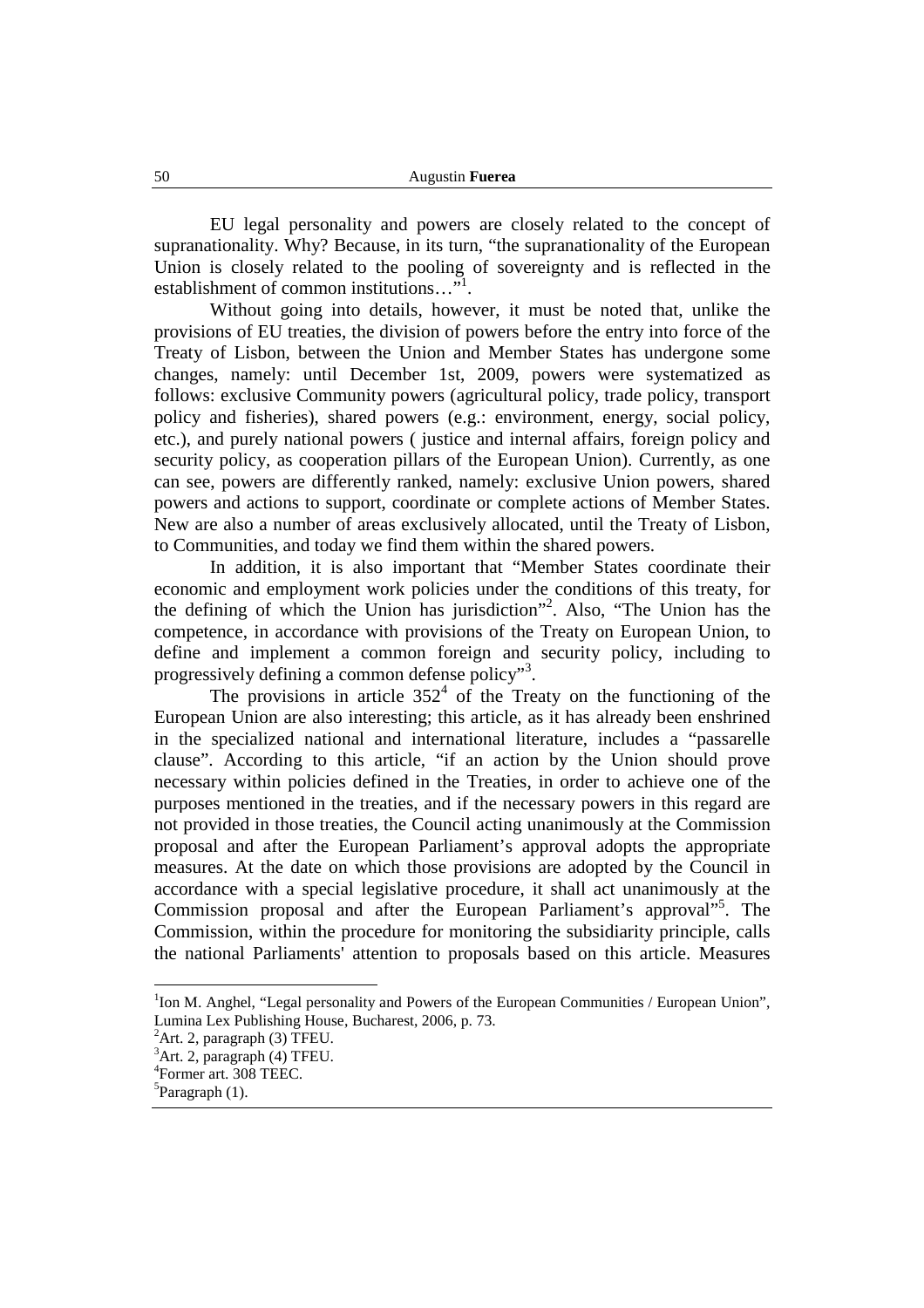based on article 352 TFEU "can not entail the harmonization between laws, regulations and administrative provisions of Member States where Treaties exclude such harmonization"<sup>1</sup>. The benefit of this article's provisions cannot be used "to achieve the objectives of foreign policy and security policy" and "any measure adopted under this article shall respect the limits"<sup>2</sup> set by the Treaty. The limits specified in the text mentioned are in article  $40<sup>3</sup>$  of the Treaty on European Union. Thus, "the implementation of the common foreign and security policy shall not affect the application procedures and the appropriate scope of powers of institutions under the Treaties for the exercise of Union powers under Articles 3-6 of the Treaty on the Functioning of the European Union. Also, the implementation of policies listed in those articles shall not affect the application of procedures and the appropriate scope of powers of institutions under the Treaties, for the exercise of Union powers, on grounds of this Chapter<sup>4</sup>". To these it is added the Declaration on article 352 of the Treaty on the Functioning of the European Union: "The Conference underlines that, in accordance with the constant jurisprudence of the Court of Justice of the European Union, article 352 of the Treaty on the Functioning of the European Union, which is integrated in an institutional system based on the principle of conferred powers, cannot form the basis for the extension of Union powers beyond the general framework which is represented by all provisions of the Treaties and, in particular those provisions that define the tasks and activities of the Union".

 In a careful analysis of provisions of the Treaty on European Union, as amended by the Treaty of Lisbon, we note that, although clearly defined, the powers of the Union may still be restricted, or on the contrary extended. To support this statement, we bring the following arguments:

- Art.  $6^5$ , section (1), paragraph 2: "Provisions of the Charter<sup>6</sup> do not extend in any way the competences of the Union, as defined in the Treaties"; also, section (2) provides that "The Union shall accede to the European Convention on Human Rights and Fundamental Freedoms. The Union's competences, as defined in the Treaties, are not altered by this accession";

 - Art. 48, section (2) TEU states that "the Government of any Member State, the European Parliament or the Commission may submit to the Council

 ${}^{1}$ Paragraph (3).

 ${}^{2}$ Paragraph (4).

<sup>3</sup> Former art. 47 TEU.

<sup>&</sup>lt;sup>4</sup>Chapter 2, "Special provisions for foreign and security policy".

<sup>&</sup>lt;sup>5</sup>Former article 6, TEU.

<sup>&</sup>lt;sup>6</sup>It involves the Charter of Fundamental Rights, EU legal instrument, which has become legally binding upon the entry into force of the Treaty of Lisbon.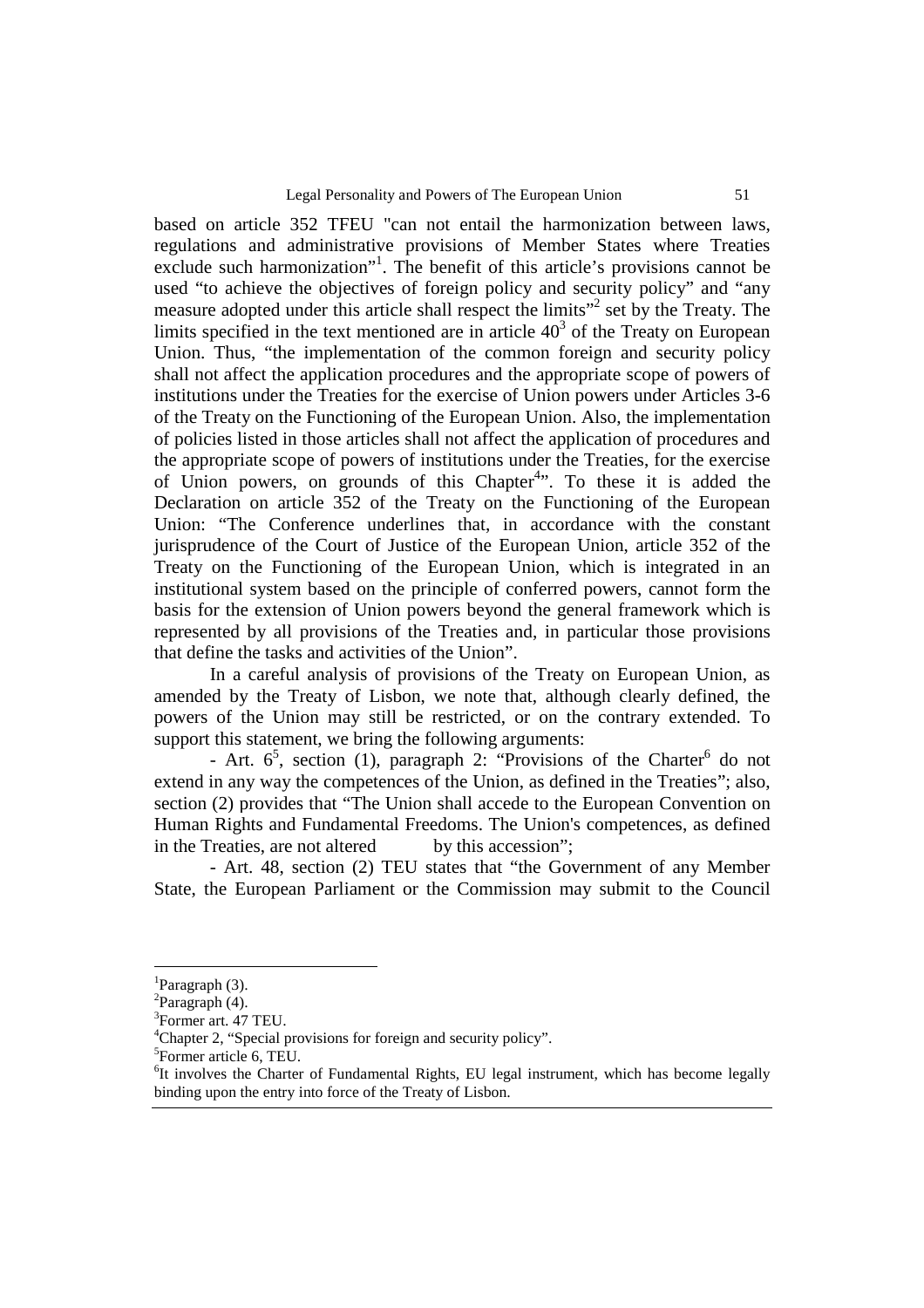52 Augustin **Fuerea**

proposals for revising the treaties. These proposals<sup>1</sup> may concern, among others, either to increase or reduce the competences conferred to the Union, in the Treaties. These proposals shall be submitted to the European Council by the Commission, and national Parliaments shall be notified". Likewise, we also use the content of section (6), the third paragraph: "The decision referred to in the second paragraph<sup>2</sup> cannot extend the powers conferred to the Union, through Treaties".

#### **4. Conclusions**

The entry into force of the Treaty of Lisbon, on December 1st, 2009, is undoubtedly a step forward in achieving the European project. It was possible for such an objective to become a reality through a series of compromises made in the sense of international law, but without compromising the idea of European Union, as a subject of international law, having still a highly particular character, even if other theorists have already the most different opinions<sup>3</sup>.

 The legal personality and powers of the European Union are issues likely to trigger increased efforts from all socio-professional categories, but especially those of lawyers, objectively and necessarily involved in renaming and redefining some concepts, as well as in the knowledge, understanding, study and application of the new acquit of the new entity. The origin of such obligations is in the fundamental law of our country, namely the Romanian Constitution, republished, Title VI (the Euro-Atlantic Integration), art. 148 – Integration into the European Union:

 "(1) Romania's accession to the constituent treaties of the European Union, with a view to transferring certain powers to community institutions, as well as to exercising in common with the other member states the abilities stipulated in such treaties, shall be carried out by means of a law adopted in the joint sitting of the

<sup>&</sup>lt;sup>1</sup>Ion M. Anghel, "Legal personality and Powers of the European Communities / European Union", op. cit., p. 101, states that "The specialized literature considers that the allocation of EC / EU powers is an irreversible act. We believe that this view should be expressed in less categorical terms ... ".

<sup>&</sup>lt;sup>2.</sup> The European Council may adopt a decision amending all or part of the provisions of Part Three of the Treaty on the functioning of the European Union. The European Council shall act unanimously after consulting the European Parliament and the Commission, as well as the European Central Bank in case of institutional changes in the monetary area. This decision shall enter into force only after the approval of Member States, in accordance with their respective constitutional rules".

<sup>&</sup>lt;sup>3</sup>Ion M. Anghel, in the article "The European Union and the position (the quality of subject of international law) of its Member States", published in the Romanian Journal of Community Law no. 6 / 2009, p. 78, states that: "in the typology of institutions of international law, the European Union appears in its general outline, as an international organization ....".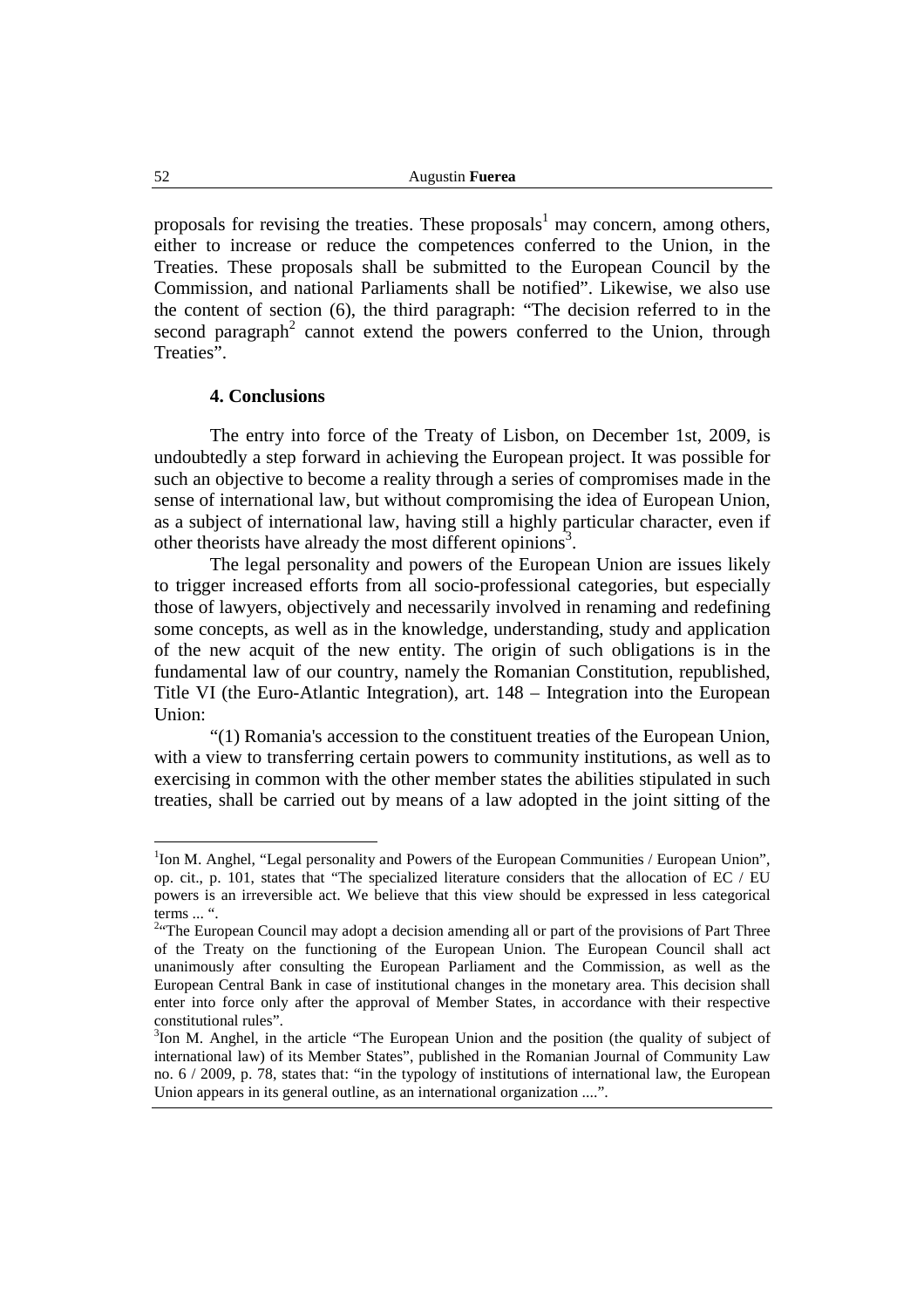Chamber of Deputies and the Senate, with a majority of two thirds of the number of deputies and senators..

 (2) As a result of the accession, the provisions of the constituent treaties of the European Union, as well as the other mandatory community regulations shall take precedence over the opposite provisions of the national laws, in compliance with the provisions of the accession act  $<sup>1</sup>$ .</sup>

(3) The provisions of paragraphs (1) and (2) shall also apply accordingly for the accession to the acts revising the constituent treaties of the European Union.

 (4) The Parliament, the President of Romania, the Government, and the judicial authority shall guarantee that the obligations resulting from the accession act and the provisions of paragraph (2) are implemented.

 (5) The Government shall send to the two Chambers of the Parliament the draft mandatory acts before they are submitted to the European Union institutions for approval".

<sup>1</sup>Emphasis added.